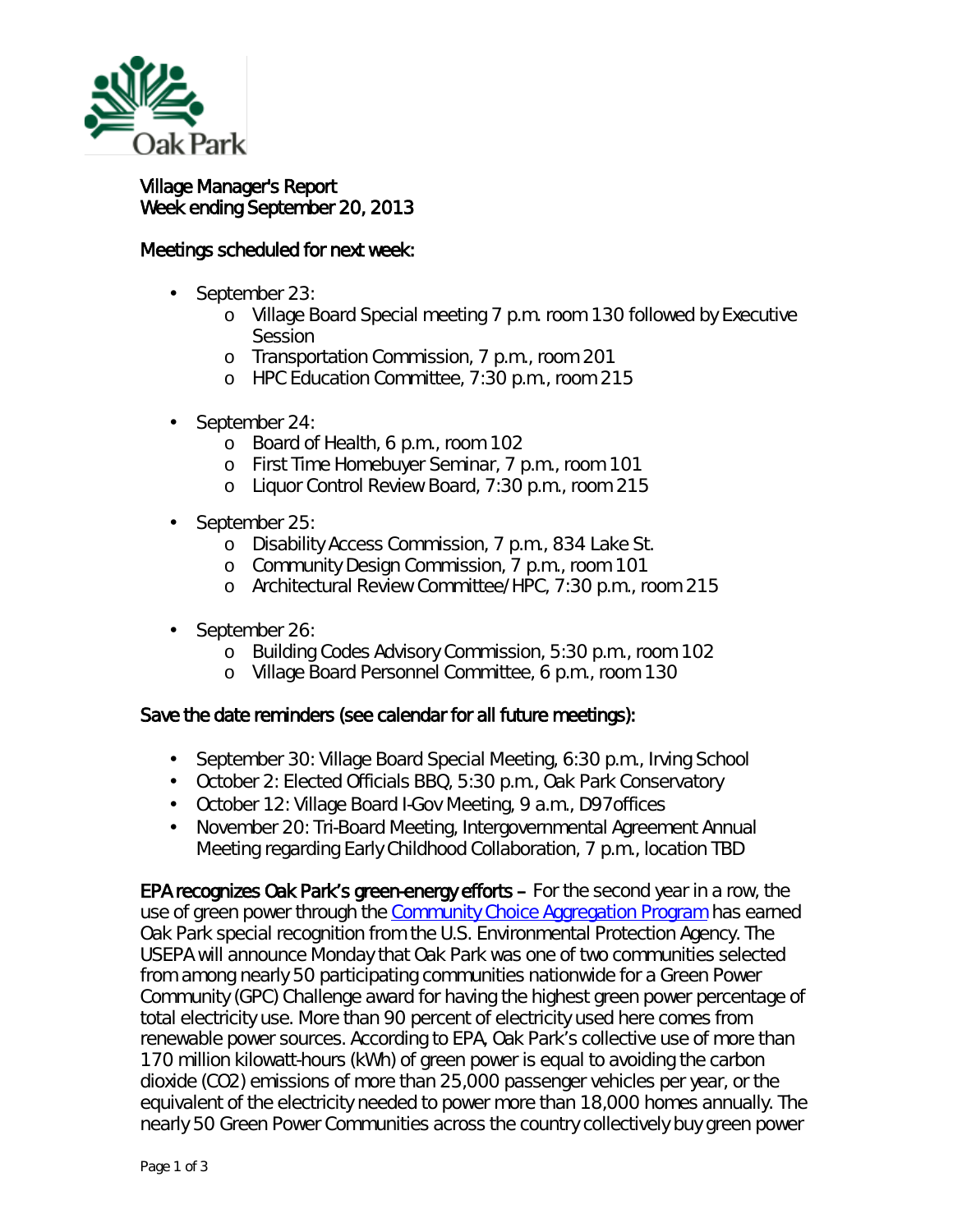in amounts that meet or exceed the EPA's purchase requirements as part of the Green Power Partnership. Other participating Illinois communities include Aurora and Rolling Meadows. Last year, the USEPA also named Oak Park a *Green Power Community of the Year* for our electricity aggregation program. More information about the Green Power Community Challenge and program is posted at [www.epa.gov/greenpower/communities.](http://www.epa.gov/greenpower/communities)

Broker/developer tour update - As part of the *[Request for Development Proposal](http://www.oak-park.us/village-services/business-support/proposals-sought-key-downtown-site)* been issued by the Village for the Harlem Avenue and South Boulevard site, a pre-bid breakfast, presentation, tour and Q & A was hosted by Village staff on Fri., Sept. 20. Eighteen individuals representing 10 development firms attended. We anticipate receiving multiple development proposals by the Oct. 16 RFP response deadline.

User-friendly change to online code information – [Sterling Codifiers,](http://www.sterlingcodifiers.com/) Inc. which manages the [Village code online information,](http://www.sterlingcodifiers.com/codebook/index.php?book_id=459) has enhanced its system to allow users to email a link directly to a specific chapter. In the past, you could only link to the code website, but not to pages within it. Users now will find an envelope icon at the end of each chapter and section name. Clicking on this envelope will launch the user's email program and insert the link to that part of the code. The user will only need to add the address of the individual requesting the information and any other message, then click send.

Decentralization of website administration begins – The Communications Department spent the week introducing commission staff liaisons to the processes necessary to take over management of their related information. Efforts focused on teaching staff how to post calendar events and upload meeting agendas and minutes, an important part of the decentralization of administrative duties on our new website. By the end of the week, staff in Building & Property Standards, Planning and the Village Clerk's office already had begun posting meetings to the calendar and agendas directly to the website. The next step will be teaching staff to manage content on the web pages related to their duties. A major administrative benefit of the new website is that administrators only need access to the Internet and no special software, so changes can be made remotely.

Capital improvements update – Resurfacing of Taylor Avenue between Ontario and Erie Streets is underway, following the completion of the sewer improvement project. Water main improvements continue on Highland Avenue between Harrison and Van Buren streets. Work on Harvey Avenue from Chicago Avenue to Iowa Street is substantially complete, with the street expected to reopen by the end of next week. Final parkway restoration will begin next week on Taylor Avenue from Randolph Street to South Boulevard, Harvey Avenue from Chicago Avenue to Iowa Street, and Kenilworth Avenue from North Boulevard to Lake Street. The sidewalk replacement program is complete, except for Harrison Street and punch list items. The alley replacement project is underway, with four alleys to be poured by the end of this week. These alleys should reopen by the end of next week once the concrete cures and garage aprons are replaced. Painting is complete at the Marion Street viaduct and should be finished at Ridgeland Avenue by the end of next week. Once all painting is completed, electrical work for lighting will begin. Concrete work related to street resurfacing has been completed on Cuyler Avenue south of Madison Street. Street resurfacing activities will move to Belleforte Avenue from Chicago Avenue to Augusta Street by the end of this week. Sewer televising work will start next week at